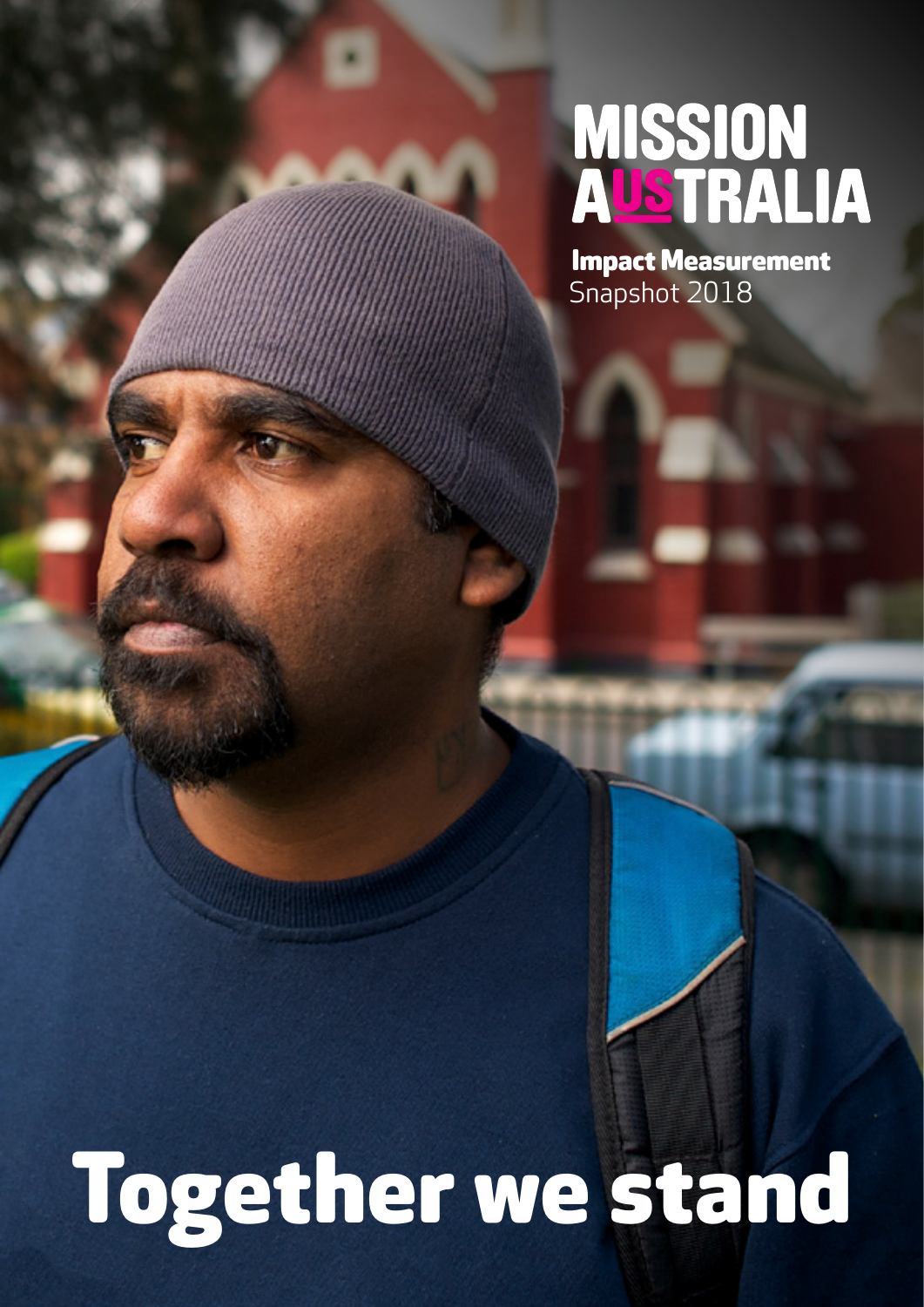### What is impact measurement?

### Our journey so far:

## Impact measurement in action: a case study

As at Feb 2018

<sup>2</sup> For clients with valid responses who entered and exited between May 2017 and Jan 2018 (n=13) <sup>1</sup> In the Personal Health Life Domain of the Personal Wellbeing Index by Cummins & Lau (2001). For more information on the PWI visit www.acqol.com.au

**Impact measurement is the process that helps us understand how our services are improving the lives of our clients and the communities we work in.**

It is the framework Mission Australia has developed to collect, collate and report on outcomes for the clients we assist.

## Why do we do it?

**Measuring our impact gives us the evidence to maximise client outcomes and improve our programs for existing and future clients. It allows us to record evidence of their journey in a structured, consistent way.**  It also helps us to allocate our funding in the most efficient and effective manner.

#### **Going Places - Street to Home in Cairns is a mobile outreach case management service supporting and working with some of the most vulnerable rough sleepers in far north Queensland.**

Those who received support from the mobile nursing team in addition to our existing support had an average personal health score<sup>1</sup> of 4.9 when they entered the program. This rose to a score of 6.5 when they exited the program, after receiving ongoing support from the nurses<sup>2</sup>.

The program works to assist people often experiencing long-term, chronic homelessness to transition into stable, permanent housing, without the client needing to attend a traditional bricks and mortar service.

Many people sleeping rough need help to build trust before they will interact with support services and often, many different services are required. The Going Places - Street to Home case managers working with this client group noticed that many failed to seek or receive the medical care they needed in a timely manner. This often increased comorbidities when assistance was eventually sought.

As a complement to our existing case management support, Mission Australia, funded by the Queensland Department of Housing and Public Works, trialled sending mobile nurses out to care for homeless people on the streets. The purpose was to improve the health of those sleeping rough by taking down barriers that prevent them from getting the help they need.

#### **We used impact measurement to ask:**

Was there an improvement in the clients' view of their own health after receiving mobile nursing care?

#### **What we learned**

The data collected helped us determine that the program was beneficial to the clients' wellbeing. It allowed us to demonstrate that providing mobile nursing care made a significant difference to the people sleeping rough in the Cairns area. Beyond that, it improved our ability to address their holistic ongoing needs.

"Because of Impact Measurement, we were able to see and evidence the positive impact the mobile nursing service was having on our client health outcomes. This gives us evidence to advocate for offering mobile nursing assistance elsewhere, which in turn will help more people!" – Mark Jentz, Program Manager, Going Places - Street to Home Cairns

**Once we know what we've achieved and what we can improve, we are one step closer to our goal of reducing homelessness and strengthening communities.**

## What do we measure?

**We ask our clients questions about their wellbeing at the beginning of their journey with us and over time.** This enables us to establish what changes occurred in their overall wellbeing.

We ask each person questions surrounding eight core areas:



Personal health score











**Community** 



Achievements

Future security